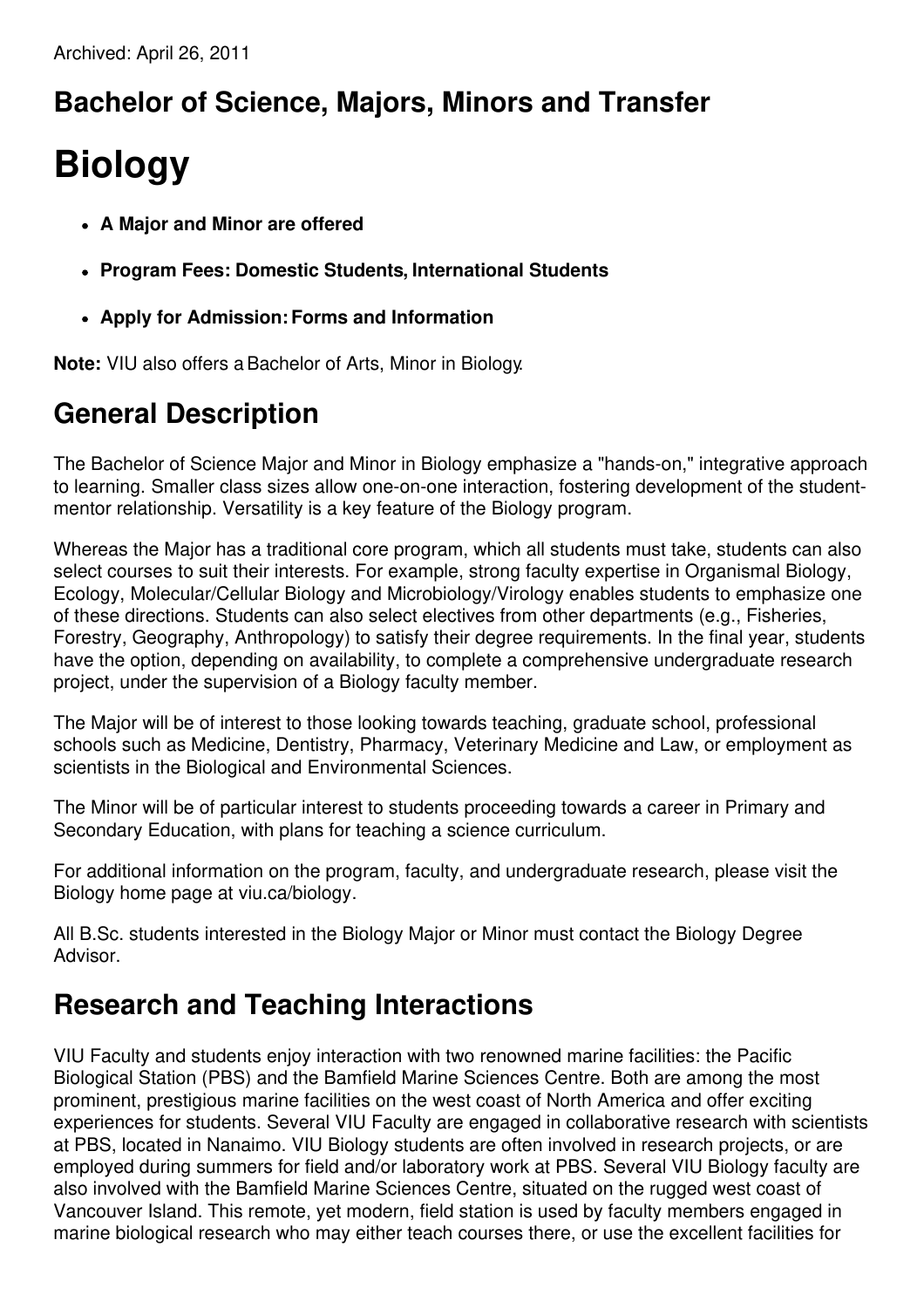field trips to supplement courses. In addition, students may take advanced, field-oriented summer courses at the Bamfield Marine Sciences Centre. For details of course offerings, visit the Bamfield Marine Sciences Centre web site at: www.bms.bc.ca.

# **Tropical Biology Field School in Belize**

Belize, in Central America, has the largest barrier reef in the western hemisphere, and about 70% of its rainforest remains intact. VIU's 6-week Tropical Biology Field School studies coral reef and rainforest ecosystems of Belize.

- Spend 2 of the 6 weeks on the Cayes to study fish, invertebrates, plankton, and water quality of coral reefs, mangrove forests, and sea grass meadows.
- Investigate the relationships among water, soil, plants and animals in three different habitats of the Sibun River watershed.
- Learn about the past and present cultures of this region.

For information, please check the Tropical Field School web page at: web.viu.ca/belize.

#### **Notes on Admission**

- Courses in first year have different prerequisites. To satisfy *all* first year course prerequisites, students must complete the following B.C. Secondary School courses: English 12, Biology 11 or 12, Chemistry 12, Math 12 (Principles of Math 12), and Physics 11 (Principles of Physics 11). A minimum grade of C+ is required, except for Math 12 which requires a minimum of "B". Physics 12 is recommended but not required. Some seats are available for students who have only completed Chemistry 11 with a minimum C+.
- Students who do not satisfy all of the first year course prerequisites will not likely be able to complete the full degree program in four years. Students who are lacking any or all of the first year course prerequisites should speak with a VIU Advisor about upgrading courses.
- Students with a two-year diploma in a field related to the Biological Sciences may receive advanced standing, depending upon their program.
- Students are encouraged to become computer literate in word processing, spreadsheets and databases by second year.
- Transcripts from other institutions for courses used towards the B.Sc., Major in Biology degree must be received by VIU's Records office by August 15 for the Fall semester, and November 30 for the Spring semester.

## **Requirements for a Major**

See Institutional B.Sc. Degree Requirements. The 126 credits required for graduation are as follows:

| <b>Program Component</b>                                         | <b>Credits</b> |
|------------------------------------------------------------------|----------------|
| Core courses                                                     | 72             |
| Upper-level Biology electives (including specialization courses) | 21             |
| Non-science electives                                            | 6              |
| Upper-level electives                                            | 12             |
| General electives                                                | 15             |

**Note:** Most core, specialization, and elective courses have prerequisites. Students should check prerequisites carefully, and consult the Biology Degree Advisor when planning their program.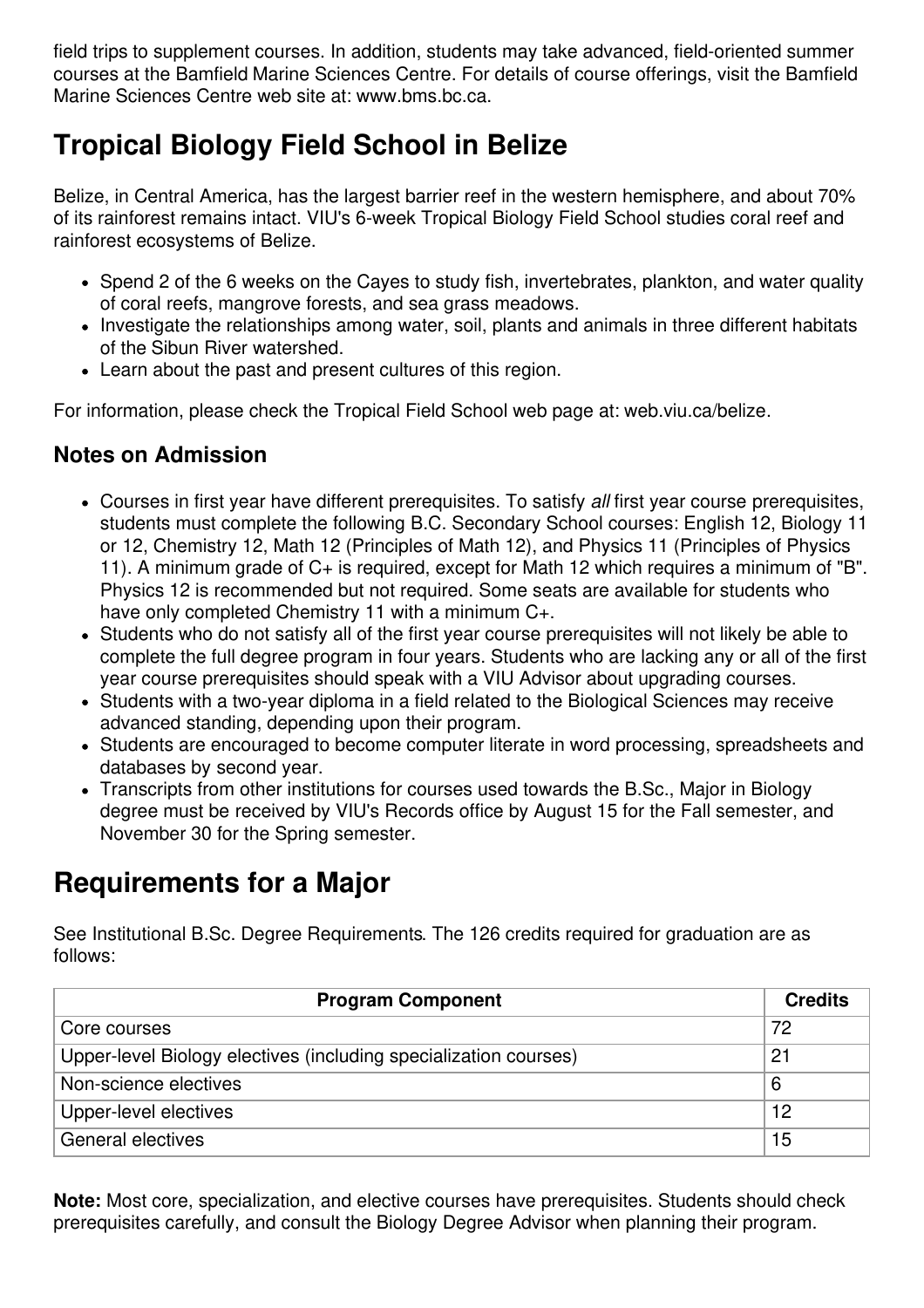# **Core Courses**

The Core component of the degree, combined with appropriate electives, gives students sufficient knowledge and experience in their field to facilitate entry into graduate or professional schools, or into employment in their field.

Note: Students are strongly encouraged to complete **all** Year 1 and Year 2 core requirements in the order listed to minimize potential scheduling conflicts later in their degree.

| <b>YEAR1</b>                                                                                                                                                               | <b>Credits</b> |
|----------------------------------------------------------------------------------------------------------------------------------------------------------------------------|----------------|
| BIOL 121 - (Introductory Zoology)                                                                                                                                          | 4              |
| BIOL 123 - (Introduction to Cellular and Molecular Biology)                                                                                                                | 4              |
| Select one of the following pairs:<br>CHEM 140* - (Chemistry Fundamentals I) and,<br>CHEM 141* - (Chemistry Fundamentals II) or<br>CHEM 142* - (Chemistry Fundamentals II) | 8              |
| MATH 121 - (Calculus I) and,<br>MATH 122 - (Calculus II)                                                                                                                   | 6              |
| PHYS 111 - (Physics for the Life Sciences I) and,<br>PHYS 112 - (Physics for the Life Sciences II)                                                                         | 8              |
| Degree English Requirements                                                                                                                                                | 6              |

*\* Effective September 2011:CHEM 140 will replace CHEM 122, CHEM 141 will replace CHEM 111, and CHEM 142 will replace CHEM 121. Students who have already completed the old Chemistry courses can still use those courses to meet the 1st-year chemistry requirements.*

**Note:** At the end of first year or after completing a minimum of 24 credits, students need to declare *their educational goals in consultation with the B.Sc. Advisor.*

| <b>YEAR2</b>                            | <b>Credits</b> |
|-----------------------------------------|----------------|
| BIOL 200 - (Principles of Cell Biology) | 3              |
| BIOL 201 - (Principles of Biochemistry) | 3              |
| BIOL 202 - (Ecology)                    | 3              |
| BIOL 210 - (Microbiology I)             | 3              |
| BIOL 212 - (Genetics)                   | 3              |
| BIOL 223 - (Botany)                     | 3              |
| CHEM 231/232 - (Organic Chemistry)      | 6              |
| MATH 211 - (Statistics I)               | 3              |

*Note: Students planning to transfer to Microbiology programs at UBC or UVic should also consider taking BIOL 211 - (Microbiology II).*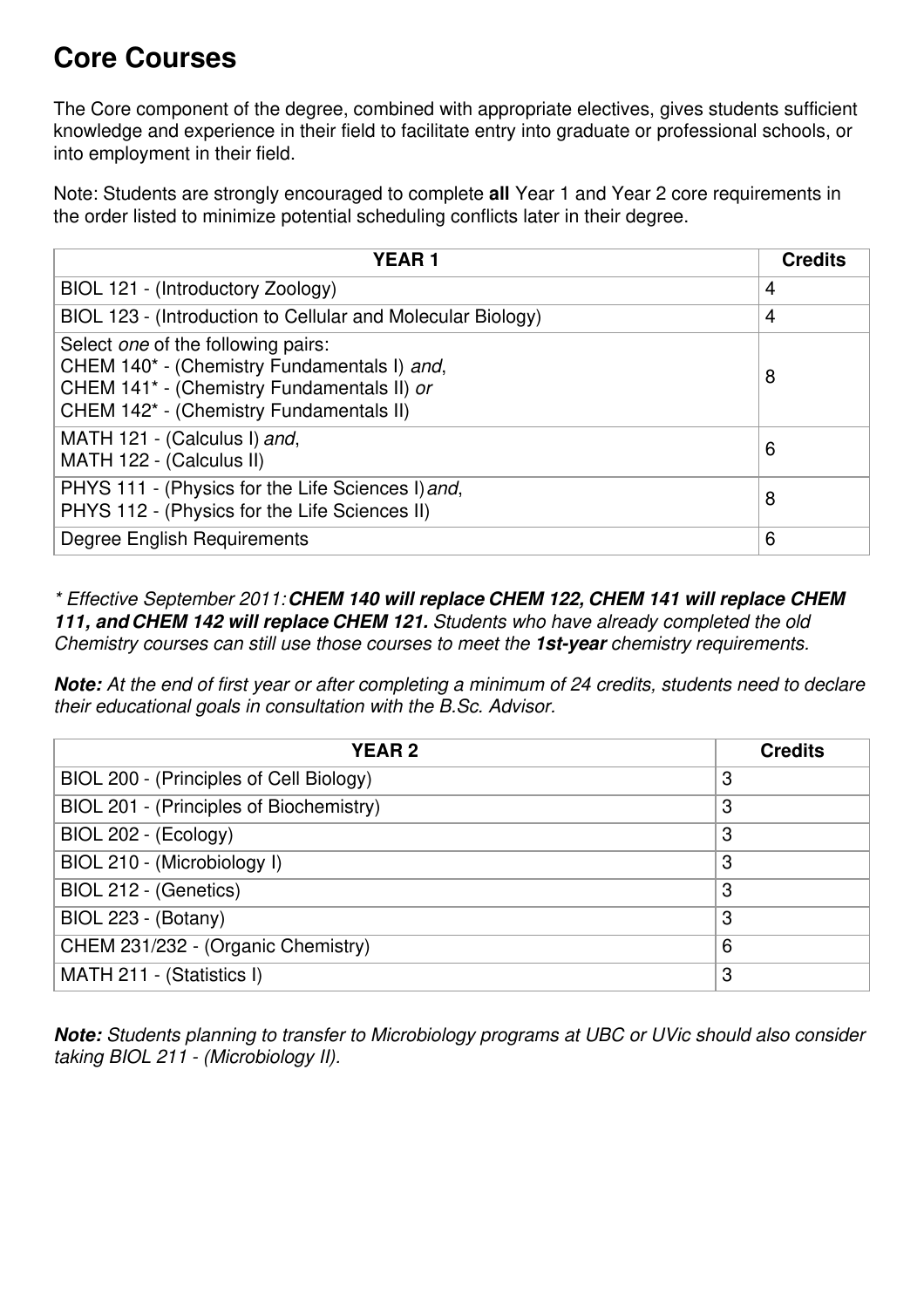| <b>YEARS 3 &amp; 4</b>                                                                                                                     | <b>Credits</b> |
|--------------------------------------------------------------------------------------------------------------------------------------------|----------------|
| BIOL 305 - (Animal Physiology)                                                                                                             | 3              |
| BIOL 402 - (Evolution)                                                                                                                     | 3              |
| BIOL 403 - (Current Topics in Biology)                                                                                                     | 3              |
| Select 15 upper-level BIOL credits numbered 300* and above.                                                                                | 15             |
| <b>Specialization Options</b>                                                                                                              |                |
| Students must complete at least <b>one</b> of the following pairs of courses, each<br>representing a particular biological specialization. |                |
| <b>Microbial Biology</b>                                                                                                                   |                |
| BIOL 332 - (Microbial Ecology) and either,<br>BIOL 336 - (Bacterial Genetics) or,<br>BIOL 337 - (Biochemistry and Physiology of Microbes)  | 6              |
| <b>Molecular and Cellular Biology</b>                                                                                                      |                |
| BIOL 341 - (Molecular Cell Biology) and,<br>BIOL 342 - (Advanced Biochemistry)                                                             | 6              |
| <b>Aquatic and Terrestrial Ecology</b>                                                                                                     |                |
| BIOL 320 - (Aquatic Ecosystem Fundamentals) and,<br><b>BIOL 322 - (Terrestrial Ecosystems)</b>                                             | 6              |

*\* Check individual course prerequisites.*

### **Undergraduate Research Project**

The Biology Department encourages education gained by participating in active research. Students have the option to complete a research project (BIOL 490 or 491) in their final year. For these courses, students carry out their research under the direction of a Research Advisor from the Biology Department (in some cases, faculty may be from another Department). Students interested in taking BIOL 490 or 491 should consult a faculty member as early as possible in their academic career. Details of the special registration process required for BIOL 490 and 491 may be obtained from the Biology Chair or B.Sc. Degree Advisor.

Further information on previous research projects performed by VIU Biology graduates is available at viu.ca/biology.

### **Requirements for a Minor**

Students must fulfill all Institutional B.Sc. Degree Requirements, including Degree English Requirements and courses listed below: